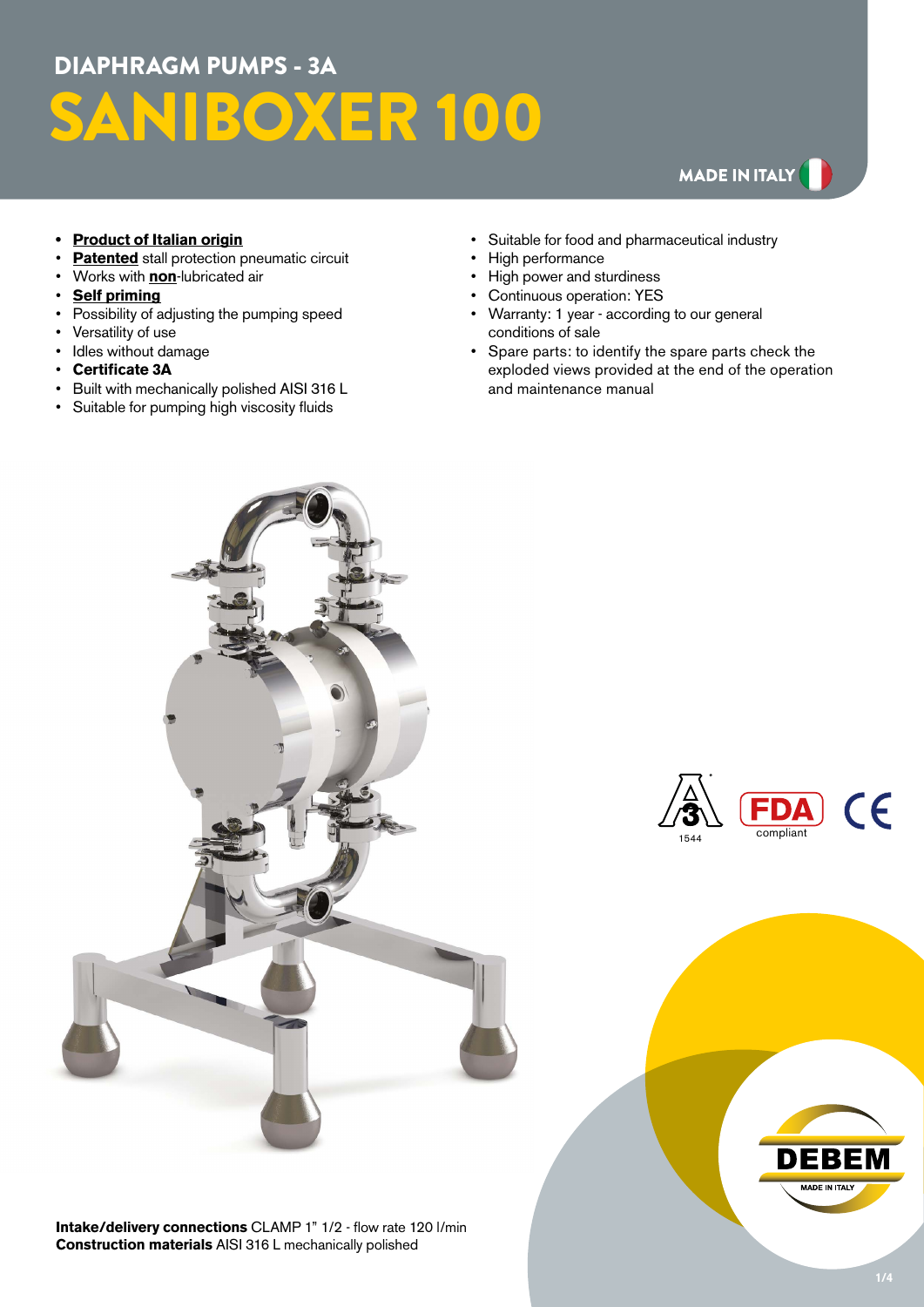



\* The curves and performance values refer to pumps with submerged suction and a free delivery outlet with water at 20°C, and vary according to the construction material. \*\* Attention: the average values of the various configurations of materials by ball and ball seats. \*\*\* The value depends on the configuration of the pump.

| Intake/delivery connections     | <b>CLAMP 1" 1/2</b> |
|---------------------------------|---------------------|
| <b>Air connection</b>           | 3/8"                |
| Max. flow rate*                 | 120 l/min           |
| Max. air supply pressure        | 8 bar               |
| Max. head*                      | 80 m                |
| Max. self-priming capacity**    | 4 m                 |
| Max. stored neg. suction        | 9,5                 |
| Max. diameter of passing solids | $4 \text{ mm}$      |
| Noise***                        | 75 dB               |
| Displacement per cycle          | 222 cc              |
| <b>Max.</b> viscosity           | 30.000 cps          |

**Construction materials and net weight** AISI 316 L 26 Kg Temp. 3°C min. 95°C max.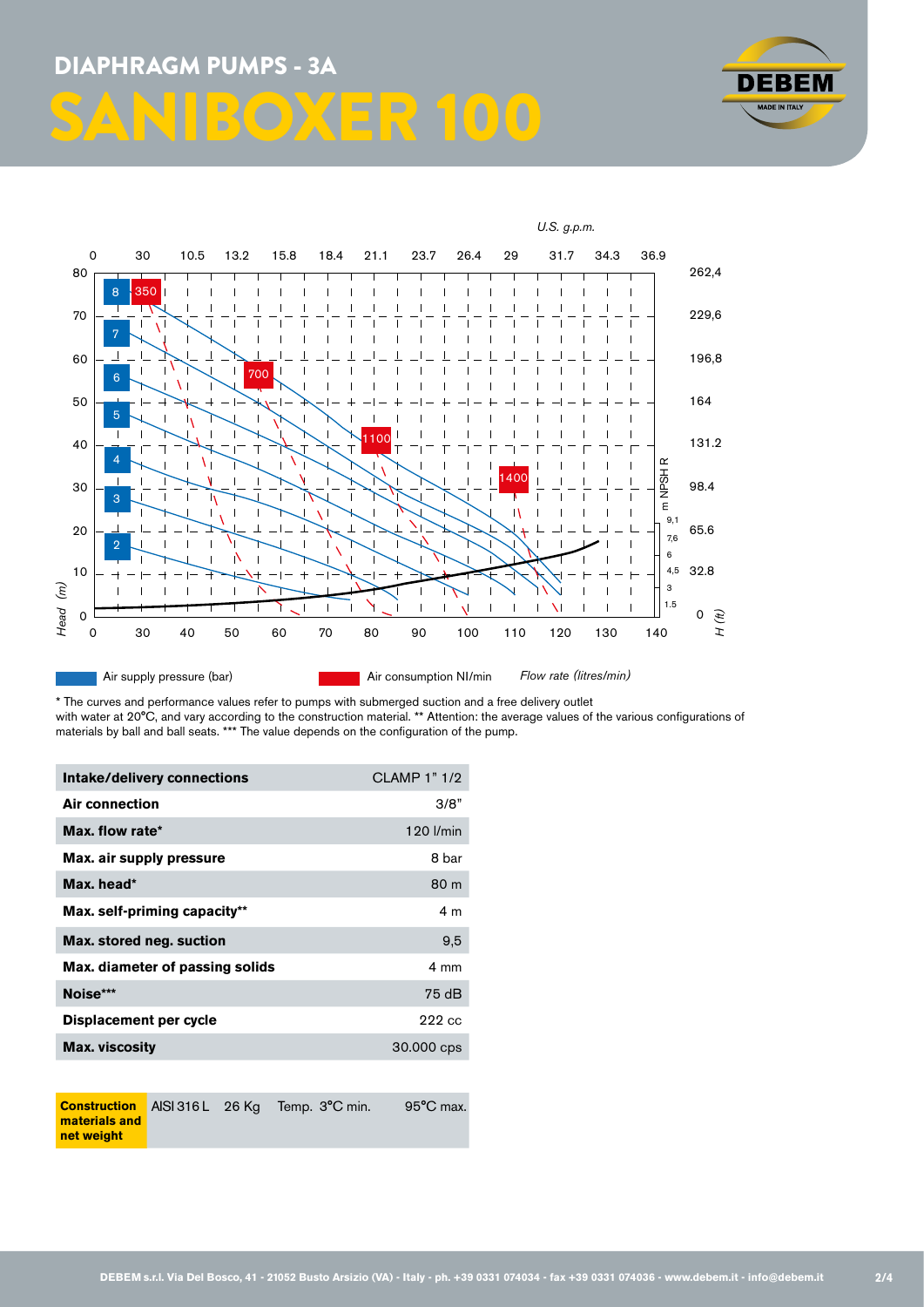





**Packing:** wooden case - 48 x 50 x 87 cm-weight 19 Kg (the weight only refers to the packaging without the pump in it).

-info@debem.it-

<sup>R</sup>20